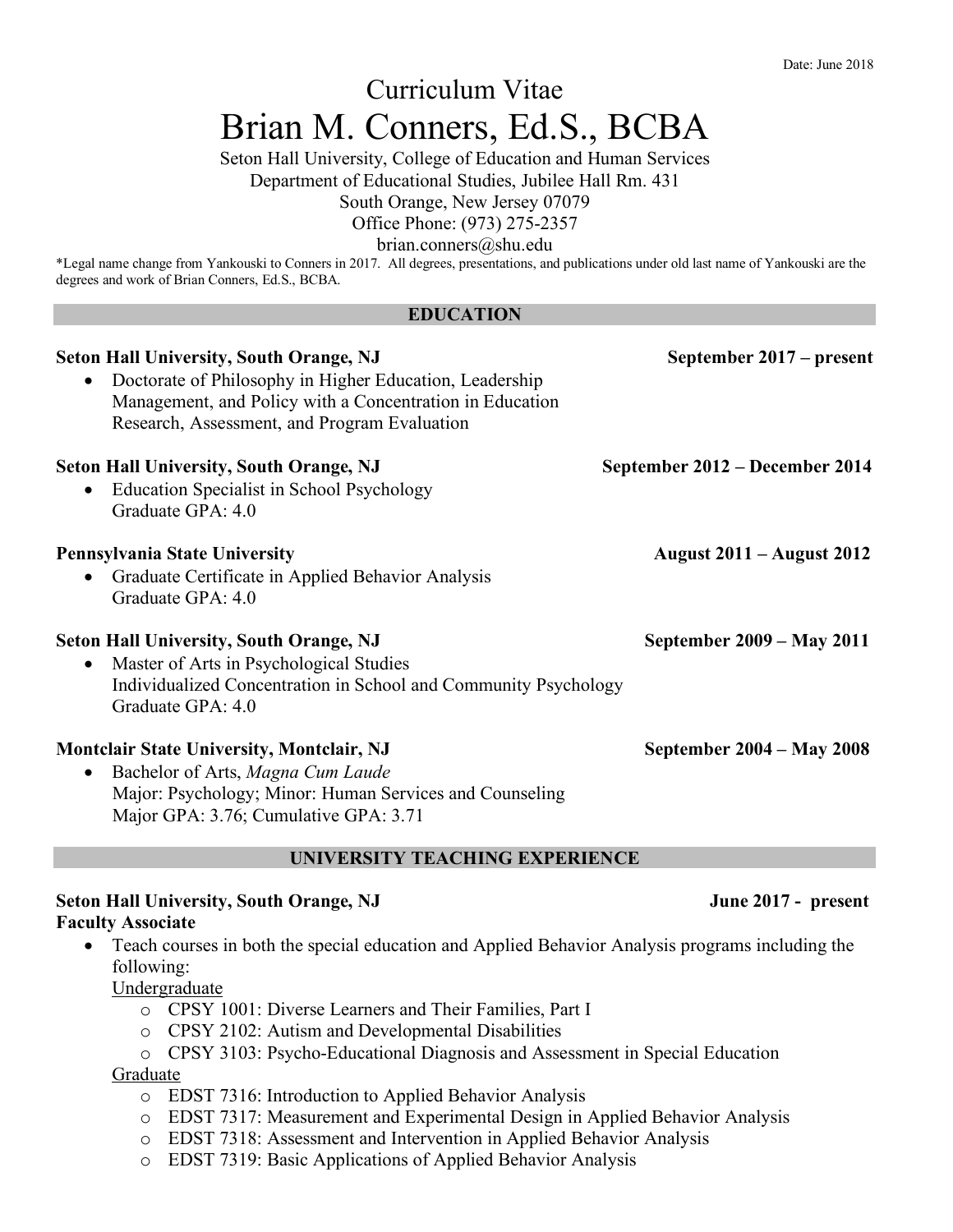- o EDST 7320: Advanced Applications in Applied Behavior Analysis
- o EDST 7321: Ethical, Legal, and Professional Issues for Behavior Analysts
- o EDST 7324, 7325, 7326: ABA Practicum I, II, and III
- o EDST 6440: Behavior Disorders: Theory, Treatment, and Management
- o EDST 6444: Autism: Theory, Treatment, and Practice
- o EDST 6446: Assessment for Special Education and Diverse Learners
- Serve as an academic advisor for undergraduate and graduate students in Applied Behavior Analysis
- Run a research lab entitled, *Behavioral Practices in School and Clinical-Based Settings* conducting research studies on various topics including multiculturalism and diversity training issues in Applied Behavior Analysis, crisis intervention and restraint and seclusion use in schools, and other topics
- Mentor undergraduate and graduate students in conducting research, presenting at conferences, and publishing in the fields of Applied Behavior Analysis, special education, and related disciplines
- Write grants for research and program development to support students in the Applied Behavior Analysis program
- Assist in writing course syllabi and program proposal for the development of a Masters in Applied Behavior Analysis program
- Aid in program development for the Applied Behavior Analysis program

# **Seton Hall University, South Orange, NJ** August 2014 - May 2017

# **Instructor & Director of Applied Behavior Analysis Program**

- Developed a graduate training program in Applied Behavior Analysis that includes:
	- o Post-MA graduate certificate in Applied Behavior Analysis
	- o M.A. in Special Education with Applied Behavior Analysis Concentration
	- o M.A. in Psychological Studies with Applied Behavior Analysis Concentration
	- o M.A. in School Psychology with Applied Behavior Analysis Concentration
	- o Accelerated 5-year combined program in B.S.E. in Elementary and Special Education with M.A. in Special Education with Applied Behavior Analysis Concentration
- Designed course syllabi for graduate training program
- Taught undergraduate and graduate courses in special education and Applied Behavior Analysis
- Mentored a diverse student population in the field of teaching in special education and behavior analysis
- Served as an academic advisor for undergraduate and graduate students
- Secured practicum placements for the Applied Behavior Analysis program
- Advised a group of undergraduate students and mentored them to create the first Autism Speaks U chapter at a university in the state of New Jersey

# **Seton Hall University, South Orange, NJ** August 2012 - May 2014

Adjunct Instructor, *CPSY 1001: Diverse Learners and Their Families, Part I* (undergraduate)

 *CPSY 2102: Autism and Developmental Disabilities* (undergraduate) *EDST 6440: Behavioral Disorders: Theory, Treatment, & Management* (graduate) *EDST 6441: Serving Diverse Learners I: Foundations & Sped. Laws* (graduate)

- Modified the course syllabus and designed classroom lessons
- Lectured on course content
- Created classroom-based assessments to check for student learning and acquisition of skills
- Graded all coursework for the class
- Maintained and managed online Blackboard community
- Mentored a diverse student population in the field of teaching in special education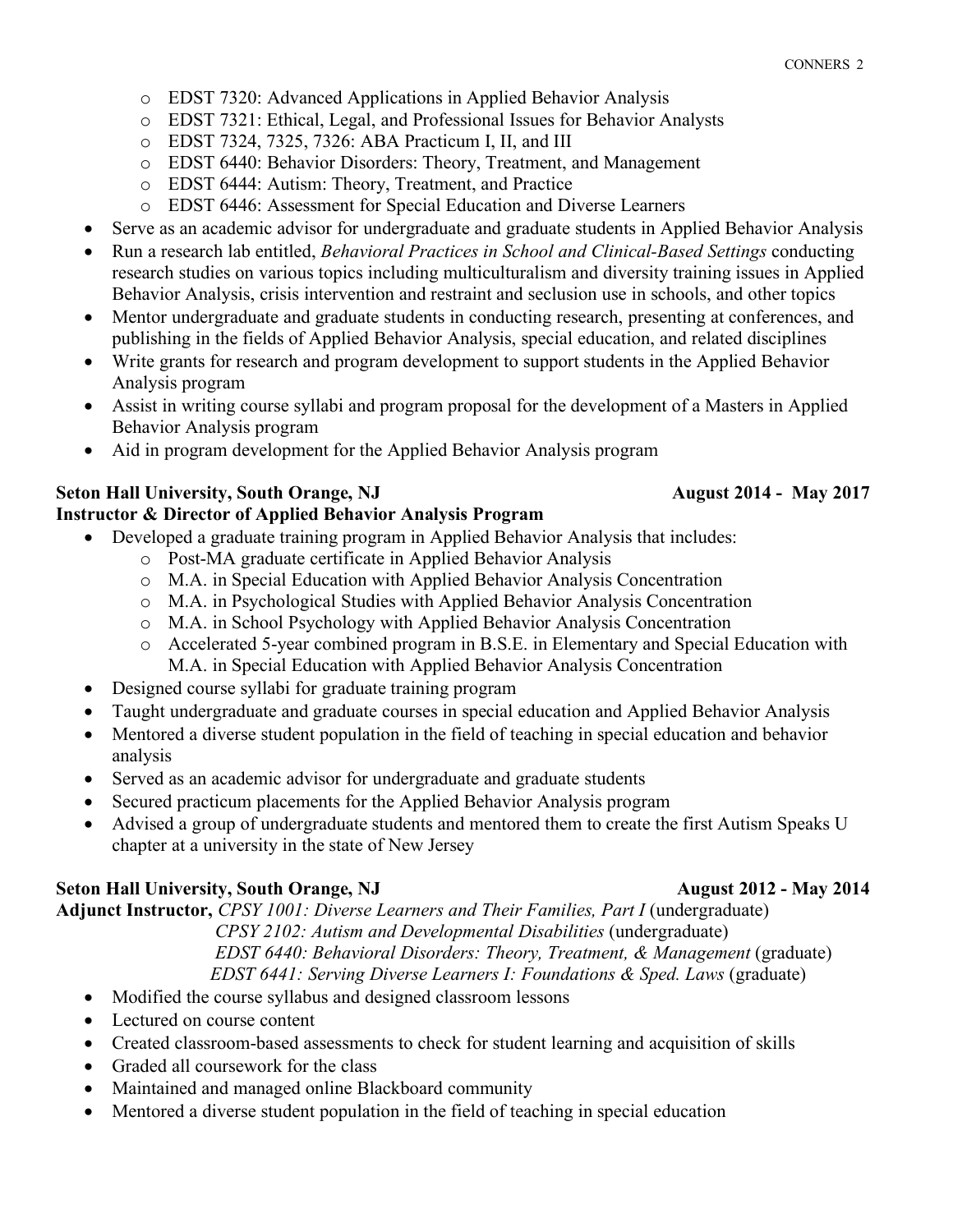# **Montclair State University, Montclair, NJ January 2012 - May 2014**

**Adjunct Instructor,** *PSYC 101: Introduction to Psychology*

 *PSYC 235: Psychology of Exceptional Children & Youth PSYC 365: Abnormal Psychology* 

- Developed the course syllabus and designed course curriculum
- Lectured on course content
- Created classroom-based assessments to check for student learning and acquisition of skills
- Graded all coursework for the class
- Maintained and managed online Blackboard community
- Mentored a diverse student population in the field of psychology
- Held office hours once a week and by appointment

### **BOOKS**

**Conners, B.,** & Capell, S. (In preparation). *Multiculturalism and diversity in Applied Behavior Analysis.* 

### **BOOK CHAPTERS**

**Yankouski, B.,** & Massarelli, T. (2014). *Best practices in promoting appropriate use of restraint and seclusion in schools* (Invited book chapter). In P. Harrison and A. Thomas (Eds.), *Best Practices in School Psychology VI.* Bethesda, MD: National Association of School Psychologists.

### **REFEREED PUBLICATIONS**

- **Conners, B.,** Duarte, J., <sup>1</sup> Johnson, A., <sup>2</sup> Murriky, R., <sup>2</sup> & Marks, K. <sup>2</sup> (2018). *Multiculturalism and diversity issues in the field of Applied Behavior Analysis: Implications for training future professionals.* Manuscript under review.
- **Conners, B.,** & Scalera, J. <sup>2</sup> (2018). *Bridging policy and practice: Reducing restraint and seclusion procedures in schools.* Manuscript under review.
- **Conners, B.,** Murriky, R., <sup>2</sup> Marks, K., <sup>2</sup> Duarte, J., <sup>1</sup> & Johnson, A. <sup>2</sup> (2018). *Review of graduate training programs in Applied Behavior Analysis: Multiculturalism and diversity training lacking for behavior analysts.* Manuscript in preparation for submission.
- **Conners, B., & Saydah, M.<sup>1</sup> (2017). Comparative analysis of the Joint Commission Standards and the** United States Department of Education Resource Document on restraint and seclusion use in schools: Implications for legislative action*. The Journal of Crisis Prevention, 1*(2), 6-9.

<sup>1</sup>Denotes **undergraduate** student author from Seton Hall University's Applied Behavior Analysis program. 2Denotes **graduate student** author from Seton Hall University's Applied Behavior Analysis program.

### **NON-REFEREED PUBLICATIONS**

- **Yankouski, B.,** & Massarelli, T. (2014, January). Presenters up close: Developing comprehensive school policies on restraint and seclusion. *Communiqué, 42*(5), 30-31.
- **Yankouski, B.,** Massarelli, T., & Lee, S. (2013, January). Ethical issues regarding the use of restraint and seclusion in schools. *The School Psychologist, 67*(1), 47-55*.*
- Yankouski, B. (2012, October). Restraint and seclusion in schools: A graduate student's experience. *Communiqué*, *41*(2), 35.
- **Yankouski, B.** (2011, April). A review of the Behavioral Assessment Application (iBAA): Technological advances for school psychologists conducting behavioral assessments in the schools. *School Psychology Leadership Association of Seton Hall Newsletter, 6*(2), 3.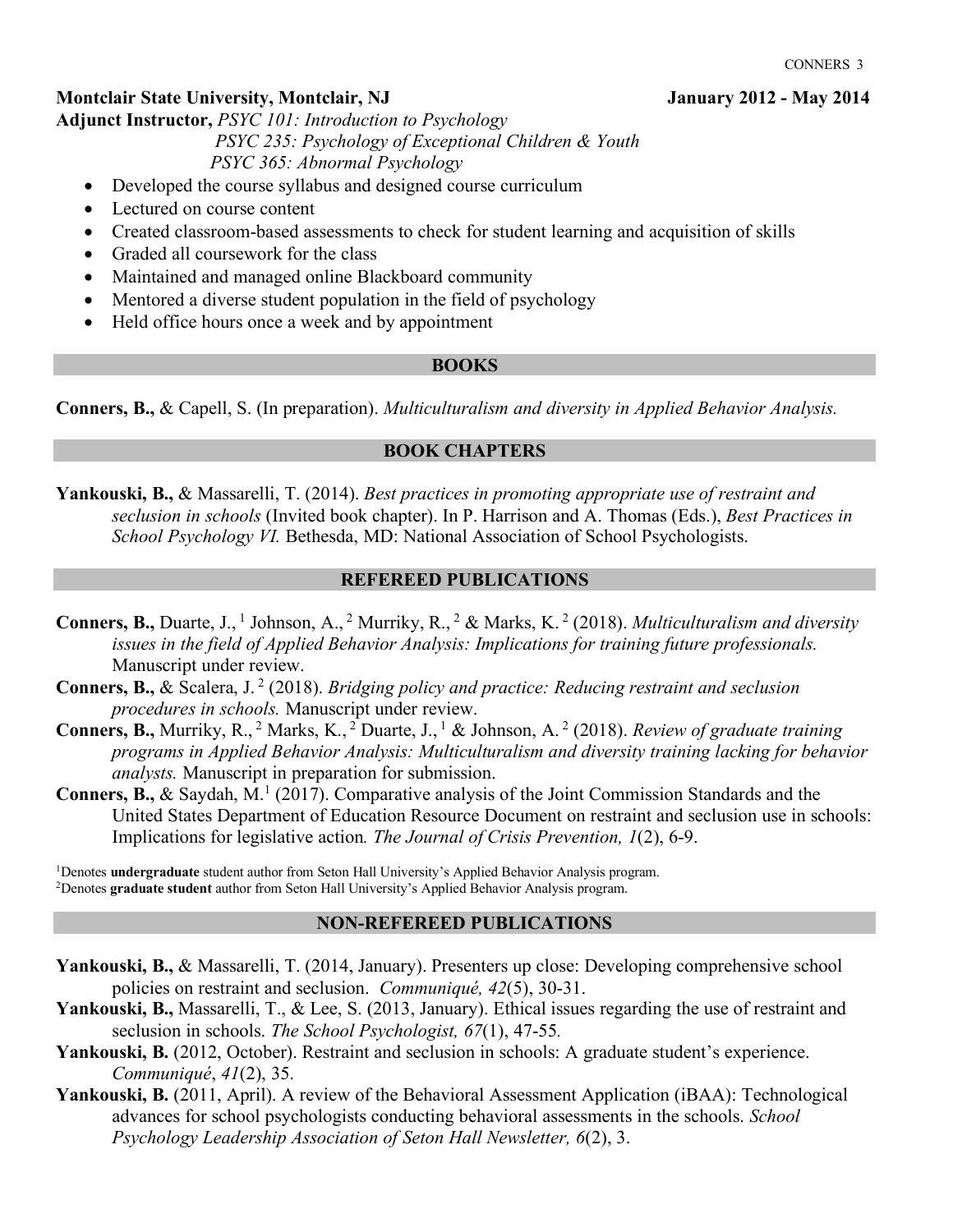- **Yankouski, B.,** & Massarelli, T. (2010, June). A call for assistance: Graduate students seeking international volunteer experiences in school psychology. *World Go Round: The Newsletter of the International School Psychology Association, 37*(2), 14-15.
- Fuentes, M., **Yankouski, B.**, Gaskins, J., & Dickinson, J. (2007, Spring). School's back in session: Teachers' knowledge and perceptions of gang related issues. *The Community Psychologist, 40*(2), 31-33.

#### **GUEST BLOGS**

**Conners, B.** (2018, February). Best practices for Applied Behavior Analysis (ABA) agencies in client documentation [Blog post]. Retrieved from https://www.ababilling.net/blog/best-practices-aba-clientdocumentation/

### **SCHOOL POLICIES & PROTOCOLS**

**Yankouski, B.** (2012). *School policy on the use of Positive Behavior Supports, restraint, and Alternative Learning Environments with students.* Montclair Public School District. Montclair, NJ.

**Yankouski, B.** (2012). *School policy on psychiatric emergencies.* The Phoenix Center. Nutley, NJ.

- **Yankouski, B.** (2012). *School policy on the use of Positive Behavior Supports, restraint, and Alternative Learning Environments with students.* The Phoenix Center. Nutley, NJ.
- **Yankouski, B.** (2012). *School policy on program evaluation.* The Phoenix Center. Nutley, NJ.

**Yankouski, B.** (2012). *School policy on professional development and training.* The Phoenix Center. Nutley, NJ.

### **INTERVIEWS**

Interviewed by the National Association of School Psychologists for NASP Dialogues a National Podcast on Restraint and Seclusion (March 2014)

#### **KEYNOTE PRESENTATIONS**

**Yankouski, B.**, & Massarelli, T. (2017, January). *Ethical and legal issues on restraint and seclusion use in schools.* Invited keynote presentation at the Macomb/St. Clair Psychological Association, Detroit, MI.

### **PROFESSIONAL PRESENTATIONS**

- **Conners, B.** (2018, October). *Ethical and legal issues regarding restraint and seclusion use in schools.*  Workshop to be presented at the 36<sup>th</sup> Annual Autism Conference, Atlantic City, NJ.
- Cicero, F., **Conners, B.,** & Schatzman, S. (2018, April). *Ethics, professionalism, and policy: Considerations for sensitive and intensive interventions.* Panel discussion presented at the Association of Professional Behavior Analysts Annual Convention, St. Louis, MO.
- Cicero, F., & **Conners, B.** (2018, April). *Treating problem behavior: From functional behavior assessment (FBA) to behavior intervention plan (BIP).* Invited workshop presented at the School Psychology Leadership Association at Seton Hall (SPLASH) meeting, South Orange, NJ.
- **Conners, B.** (2018, February). *Appropriate client documentation for ABA clients: Best practices for ABA agencies.* Webinar workshop presented for ABA Therapy Billing and Insurance Services, Flagstaff, AZ.
- **Yankouski, B.,** & Massarelli, T. (2017, February). *Developing a comprehensive behavior program to reduce special education costs.* Practitioner conversation session presented at the National Association of School Psychologists Annual Convention, San Antonio, TX.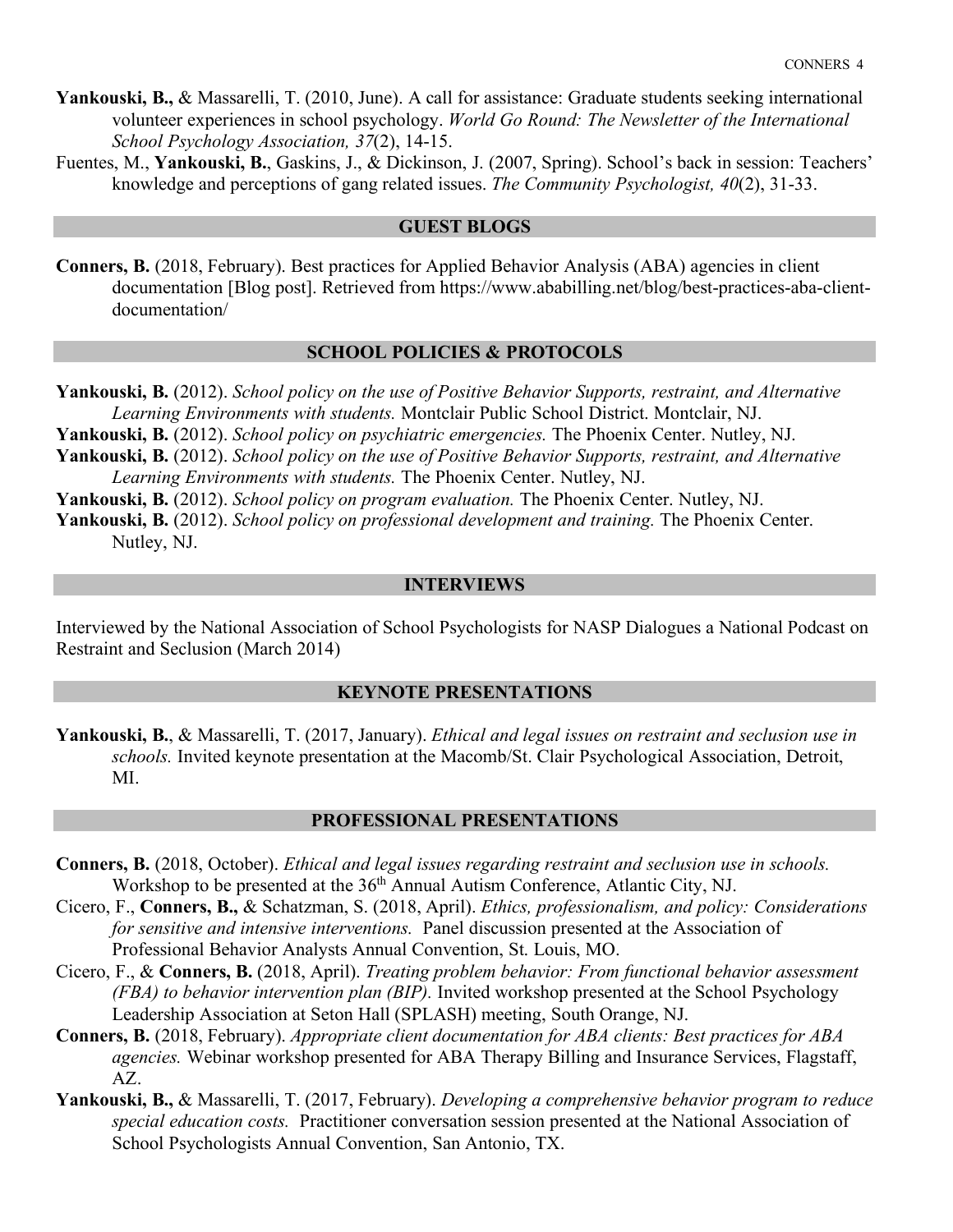- **Yankouski, B.**, & Massarelli, T. (2016, February). *Ethical and legal issues on restraint and seclusion use in schools.* Invited documented session presentation at the National Association of School Psychologists Annual Convention, New Orleans, LA.
- **Yankouski, B.,** & Massarelli, T. (2016, February). *Revisited: Reducing special education costs through a comprehensive behavior program.* Practitioner conversation session presented at the National Association of School Psychologists Annual Convention, New Orleans, LA.
- **Yankouski, B.**, & Massarelli, T. (2015, February). *Developing comprehensive school policies on restraint and seclusion.* Mini-skills workshop presented at the National Association of School Psychologists Annual Convention, Orlando, FL.
- **Yankouski, B.,** Francis, M., Patel, K., & Massarelli, T. (2015, February). *Reducing special education costs through a comprehensive behavior program.* Practitioner conversation session presented at the National Association of School Psychologists Annual Convention, Orlando, FL.
- **Yankouski, B.**, & Massarelli, T. (2014, February). *Developing comprehensive school policies on restraint and seclusion.* Mini-skills workshop presented at the National Association of School Psychologists Annual Convention, Washington, DC.
- **Yankouski, B.** (2014, October). *Best practices in appropriate use of restraint and seclusion in schools.*  Roundtable discussion presented at DePierro Faculty Forum of Seton Hall University, South Orange, NJ.
- **Yankouski, B.,** Francis, M., Patel, K., & Massarelli, T. (2014, February). *Reducing special education costs through a comprehensive behavior program.* Participant Information Exchange (PIE) workshop presented at the National Association of School Psychologists Annual Convention, Washington, DC.
- **Yankouski, B.** (2013, April). *Facilitating communication among school-based professionals.* Invited panelist for panel discussion conducted at the 17<sup>th</sup> Annual Petersheim Academic Exposition at Seton Hall University, South Orange, NJ.
- **Yankouski, B.**, & Massarelli, T. (2013, February). *Developing comprehensive school policies on restraint and seclusion.* Mini-skills workshop conducted at the National Association of School Psychologists Annual Convention, Seattle, WA.
- **Yankouski, B.,** Francis, M., Patel, K., & Massarelli, T. (2013, February). *Reducing special education costs through a comprehensive behavior program.* Participant Information Exchange (PIE) workshop presented at the National Association of School Psychologists Annual Convention, Seattle, WA.
- **Yankouski, B.** (2012, August). *Restraint and seclusion in schools: Considerations for policy development in New Jersey.* Workshop conducted at the Executive Board meeting of New Jersey Association of School Psychologists, Trenton, NJ.
- **Yankouski, B.**, & Massarelli, T. (2012, February). *Developing comprehensive school policies on restraint and seclusion.* Mini-skills workshop conducted at the National Association of School Psychologists Annual Convention, Philadelphia, PA.
- **Yankouski, B.** (2011, April). *Restraint and seclusion in schools: Best practices and considerations for policy development in New Jersey.* Workshop conducted at the meeting of New Jersey Psychologists in the Schools (NJPINS), a special interest group of the New Jersey Psychological Association, Iselin, NJ.
- Fuentes, M., **Yankouski, B.**, Gaskins, J., & Dickinson, J. (2007, June). School versus gangs: Ready and willing, but are they able?. In J. Dickinson (Chair), *Risks, antecedents, and prevention of gang membership*. Symposium conducted at the 11<sup>th</sup> Biennial Conference of the Society for Community, Research, and Action Conference, Pasadena, CA.
- **Yankouski, B.,** Scipio, M., & Bradley, I. (2006, June). *Gang violence and crime prevention*. An invited panelist for a panel discussion conducted at the Male Health Conference, Montclair, NJ.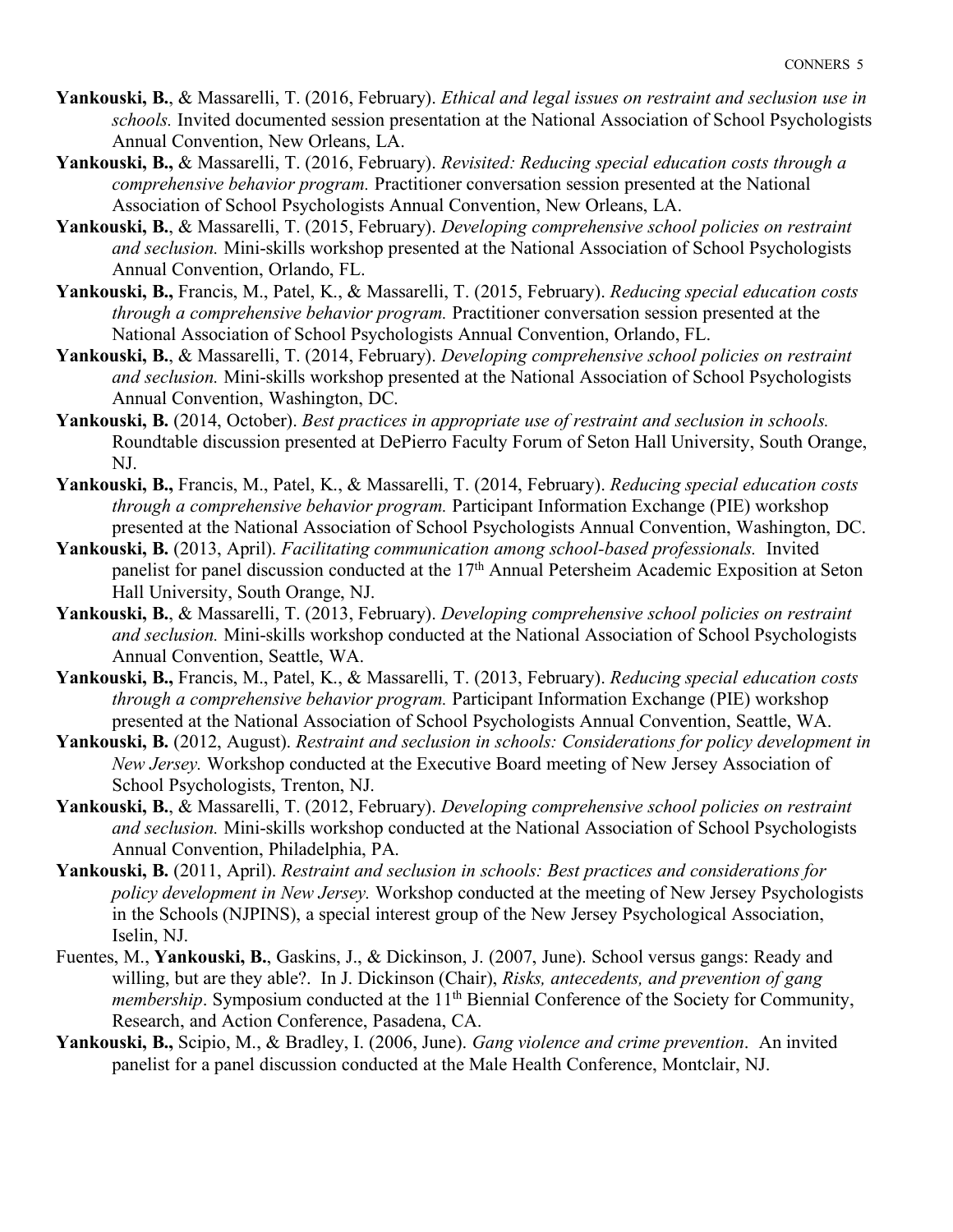- **Conners, B.,** Johnson, A., Duarte, J., Murriky, R., & Marks, K. (2018, April). *Behavior analyst perceptions of graduate training and supervision in multiculturalism and diversity*. Poster presented at the Association of Professional Behavior Analysts Annual Convention, St. Louis, MO.
- Lucazj, P., Cacciaguerra, F., & **Conners, B**. (2018, February). *Cultural incompetency in ABA service delivery models: Implications for future behavior analysts.* Poster presented at the 12<sup>th</sup> Annual Autism Conference of the Association for Behavior Analysis International, Miami, FL.
- **Conners, B.,** & Saydah, M. (2018, February). *Policy analysis on restraint and seclusion: Implications for school psychologists*. Poster presented at the National Association of School Psychologists' Annual Convention, Chicago, IL.
- Massarelli, T., & **Conners, B**. (2018, February). *School-based applications on restraint and seclusion: Implications for practice*. Poster presented at the National Association of School Psychologists' Annual Convention, Chicago, IL.
- Massarelli, T., & **Yankouski, B.** (2017, February). *Updates on restraint and seclusion use in schools.* Poster presented at the National Association of School Psychologists Annual Convention, San Antonio, TX.
- Massarelli, T., & **Yankouski, B.** (2015, February). *School-based applications of restraint and seclusion: Implications for practice.* Poster presented at the National Association of School Psychologists Annual Convention, Orlando, FL.
- **Yankouski, B.,** Francis, M., Patel, K., & Massarelli, T. (2012, February). *Reducing special education costs through a comprehensive behavior program.* Poster presented at the National Association of School Psychologists Annual Convention, Philadelphia, PA.
- **Yankouski, B.**, Massarelli, T., & Lee, S. (2011, February). *Examining restraint and seclusion in schools for school psychologist practitioners.* Poster presented at the National Association of School Psychologists Annual Convention, San Francisco, CA.
- **Yankouski, B.,** Francis, M., Patel, K., & Massarelli, T. (2011, February). *A behavior program for schools to reduce special education costs.* Poster presented at the National Association of School Psychologists Annual Convention, San Francisco, CA.
- Gaskins, J., **Yankouski, B.**, Fuentes, M., & Dickinson, J. (2008, August). *Gang activity in school: Comparing urban and suburban teachers' perceptions.* Poster session presented at the 116<sup>th</sup> Annual Convention of the American Psychological Association, Boston, MA.
- Gaskins, J., **Yankouski, B.**, Fuentes, M., & Adekoje, T. (2008, June). *The Scholars Program: Fostering the development of ethnic minority students.* Poster session presented at the II International Community Psychology Conference: Building Participative, Empowering, and Diverse Communities, Lisbon, Portugal.
- Tursi, J., Gaskins, J., **Yankouski, B.**, & Fuentes, M. (2007, June). *The do's and don'ts of mentoring: Evaluating a mentoring conference.* Poster session presented at the 11<sup>th</sup> Biennial Conference of the Society for Community, Research, and Action Conference, Pasadena, CA.

### **IN-SERVICE TRAININGS & WORKSHOPS**

- Cicero, F., & **Conners, B.** (2018, January). *Managing severe challenging behavior.* Invited in-service workshop presented to medical professionals at Hackensack University Medical Center, Hackensack, NJ.
- **Yankouski, B.** (2011, April). *The behavioral treatment of self-abuse: Addressing self-injurious behaviors of students with disabilities.* In-service training for instructional aides at The Phoenix Center, Nutley, NJ.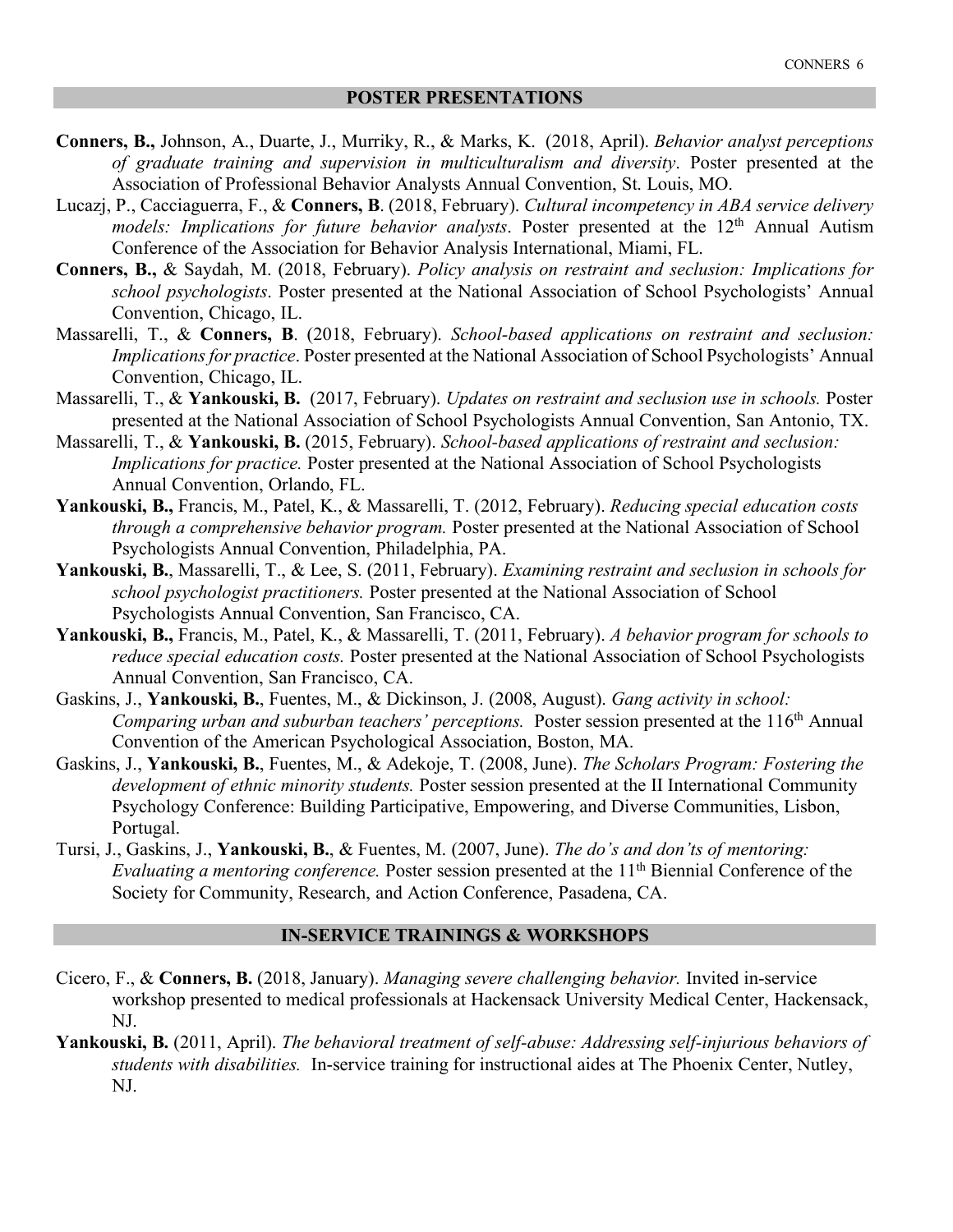**Turner Social and Emotional Learning Grant**, Co-author. **December 2012**  Montclair Fund for Educational Excellence. *Social-Emotional Learning Curriculum.* (\$469)

**Commission for Ethnic Minority Recruitment, Retention, and Training Grant May 2007 (CEMRRAT)**, Co-author. American Psychological Association. *MSU Scholars Program*. (\$4,000).

**Student Faculty Research Awards Program**, Co-author. **January 2007** 

Office of Research and Sponsored Programs, Montclair State University. *Gang Awareness Project*. (\$2,000).

# **UNIVERSITY COMMITTEES & APPOINTMENTS**

| <b>Seton Hall University</b>                                                      |                             |  |
|-----------------------------------------------------------------------------------|-----------------------------|--|
| <b>Member, Academic Policy Committee (APC)</b>                                    | June $2018$ – present       |  |
| <b>Chair, Educational Policy Committee (EPC)</b>                                  | June $2018$ – present       |  |
| <b>Member, Student Grievance Committee</b>                                        | <b>May 2018</b>             |  |
| <b>Co-Chair, Educational Policy Committee (EPC)</b>                               | June 2017 – May 2018        |  |
| <b>Chair, New Faculty Hire Job Search Committee for Applied Behavior Analysis</b> | <b>March 2016</b>           |  |
| <b>Member, New Faculty Hire Job Search Committee for Special Education</b>        | <b>February 2015</b>        |  |
| Secretary, Faculty Association of the College of Education (FACE)                 | <b>June 2015 – May 2016</b> |  |
| <b>Member, Educational Policy Committee (EPC)</b>                                 | <b>June 2014 – May 2016</b> |  |
| Montclair State University                                                        |                             |  |
| Member, University Disciplinary Committee: Division of Student Affairs            | <b>June 2006 - May 2008</b> |  |
|                                                                                   |                             |  |

#### **SCHOOL COMMITTEES**

| <b>Member, Phoenix Emergency Response Team (PERT), The Phoenix Center</b> | September $2011 - \text{July } 2012$ |
|---------------------------------------------------------------------------|--------------------------------------|
| Co-Coordinator, N.C.A.S.E.S. Accreditation, The Phoenix Center            | <b>January 2011 – July 2012</b>      |
| <b>Member, Strategic Planning Committee, The Phoenix Center</b>           | September $2010 - \text{July } 2012$ |
| <b>Member, Professional Development Committee, The Phoenix Center</b>     | <b>April 2009 – July 2012</b>        |

# **SERVICE TO THE PROFESSION**

| Member, Government and Professional Relations Committee                               | <b>February 2012 – June 2017</b> |
|---------------------------------------------------------------------------------------|----------------------------------|
| New Jersey Association of School Psychologists                                        |                                  |
| <b>Consultation, Autism NJ on Restraint and Seclusion Bill in New Jersey</b>          | <b>May 2016</b>                  |
| <b>Consultation, American Academy of Pediatrics Council on School Health on</b>       | <b>August 2013</b>               |
| Behalf of the National Association of School Psychologists' Government and            |                                  |
| Professional Relations Committee on "Use of Corporal Punishment, Seclusion            |                                  |
| and Restraints in Schools"                                                            |                                  |
| <b>Convention Assistant, National Association of School Psychologists</b>             | <b>February 2012</b>             |
| Convention, Publications Booth, Philadelphia, PA                                      |                                  |
| <b>Member, Logistical Committee</b>                                                   | <b>October 2008 – June 2009</b>  |
| 12 <sup>th</sup> Biennial Conference of the Society for Community Research and Action |                                  |
| (Division 27 of the American Psychological Association)                               |                                  |
| Facilitator, Stamp Out Hate Teen Conference, Montclair, NJ                            | April 2008                       |
| <b>Member, Logistical Committee</b>                                                   | November 2006                    |
| Seventh Annual Conference of the Latino Psychological Association of New Jersey       |                                  |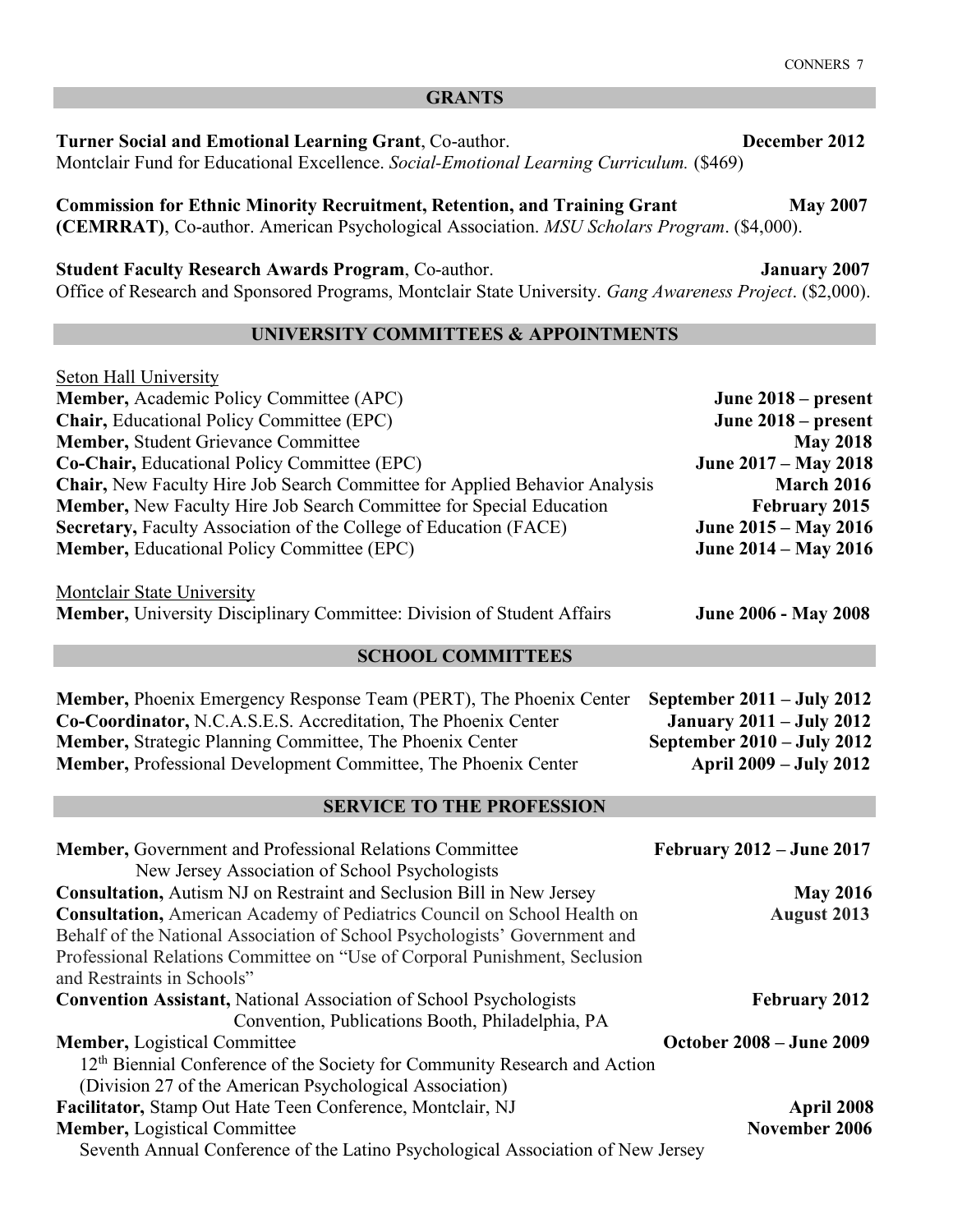# **CLINICAL WORK EXPERIENCE**

# **Brian Conners, BCBA (Private Practice) January 2018 – present**

- Provide behavioral consultation to public and private schools, residential treatment programs, adult day programs, community organizations and agencies, and psychiatric hospitals for individuals with developmental disabilities, behavioral disorders, and psychiatric conditions
- Conduct public speaking engagements for schools, community agencies, residential treatment programs, adult day programs, parents/guardians, and professional organizations for in-services or local, state, national, or international conferences
- Provide parent advocacy to families for IEP meetings
- Sell various products in Applied Behavior Analysis

# Behavioral and Educational Solutions and Training of NJ, LLC August 2013 – June 2017 **DBA B.E.S.T. Strategies, LLC**

# *Nationally recognized Behavioral Health Center of Excellence*  **Owner and Chief Executive Officer**

- Developed and operated a behavioral healthcare agency that was nationally recognized as a Behavioral Health Center of Excellence and was approved by the New Jersey Department of Education (NJDOE) and Division of Developmental Disabilities (NJDDD)
- Provided behavioral consultation to public and private schools, residential treatment programs, adult day programs, community organizations and agencies, and psychiatric hospitals for individuals with developmental disabilities, behavioral disorders, and psychiatric conditions
- Developed home programs for children with disabilities and provide parent training
- Facilitated trainings and workshops in Applied Behavior Analysis to schools, community agencies, residential treatment programs, adult day programs, parents/guardians, and other organizations
- Conducted supervision of candidates pursuing certification as Board Certified Assistant Behavior Analysts (BCaBAs) and Board Certified Behavior Analysts (BCBAs)
- Designed programs for the company including social skills groups, vacation program, and other programs
- Oversaw and supervised a diverse team of employees and conducted performance evaluations
- Networked with various professional organizations and agencies serving individuals with special needs
- Facilitated groups for individuals with special needs focusing on social skills and life skill development
- Provided direct behavior analytic services to clients, including behavior assessments, treatment design and monitoring, and development of skill acquisition

# **Montclair Public School District, Montclair, NJ May 2014 – December 2014**

# **School Psychologist (Emergency Certified Maternity Leave Replacement)**

- Provided individual and group counseling to students
- Case managed students within the district's Behavioral Disorders program
- Ran annual review and reevaluation meetings for students
- Conducted psychological testing for initial evaluations and reevaluations and wrote psychological reports
- Wrote Individualized Education Programs (IEPs) for students on caseload
- Presented findings from psychological evaluations in IEP meetings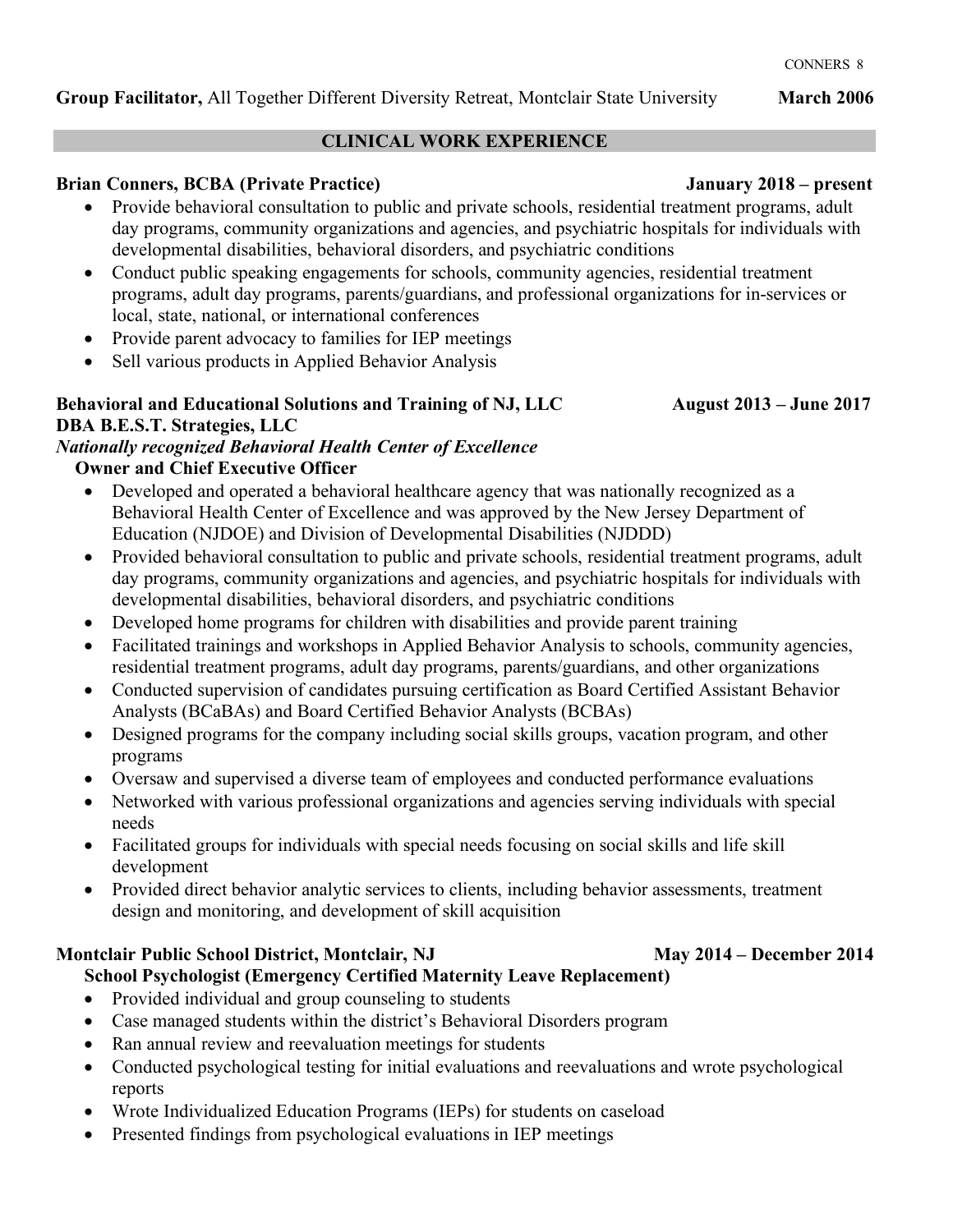- Consulted and collaborated with teachers on assigned students to ensure academic, behavioral, and social-emotional progress
- Provided crisis intervention on an as needed basis for students
- Maintained open communication with parents to facilitate home-school collaboration on interventions
- Conducted Functional Behavior Assessments and developed Behavior Intervention Plans
- Participated in weekly clinical team meetings with staff in the Behavior Disorders program
- Facilitated professional development training workshops on crisis intervention and behavior management with students

# **Montclair Public School District, Montclair, NJ September 2013 – April 2014**

- **School Psychologist (Practicum & Internship Student)** • Provided individual and group counseling to students
- Facilitated social skills groups
- Participated in I&RS, 504, and IEP meetings as needed
- Conducted psychological testing for initial evaluations and reevaluations and write psychological reports
- Presented findings from psychological evaluations in IEP meetings
- Consulted and collaborated with teachers on assigned students to ensure academic, behavioral, and social-emotional progress
- Developed and updated IEPs for classified students
- Provided crisis intervention on an as needed basis for students
- Maintained open communication with parents to facilitate home-school collaboration on interventions
- Conducted Functional Behavior Assessments and developed Behavior Intervention Plans

### **Montclair Public School District, Montclair, NJ September 2012 – June 2013 Behavior Specialist (Intern)**

- Conducted student observations and behavioral assessments
- Developed Behavior Intervention Plans for students
- Designed, monitored, and evaluated behavior intervention programs
- Attended Individualized Education Program meetings and monthly clinic meetings with parents
- Reviewed student portfolios in the Applied Behavior Analysis program to monitor student progress toward academic and behavioral goals and made recommendations for program changes
- Administered the Assessment of Basic Language and Learning Skills-Revised (ABLLS-R) and the Verbal Behavior Milestones Assessment and Placement Program (VB-MAPP)
- Conducted home visits and aided in the development of home programs for students
- Instructor certified in Crisis Prevention Institute's Nonviolent Crisis Intervention program
- Facilitated staff trainings in Nonviolent Crisis Intervention, refresher courses, and in-class problem solving sessions
- Wrote a draft district policy on Positive Behavioral Interventions and Supports and restraint and seclusion
- Developed grant proposals for the Applied Behavior Analysis program
- Provided assistance in district's Behavioral Disorders program, Montclair Achievement Program (MAP)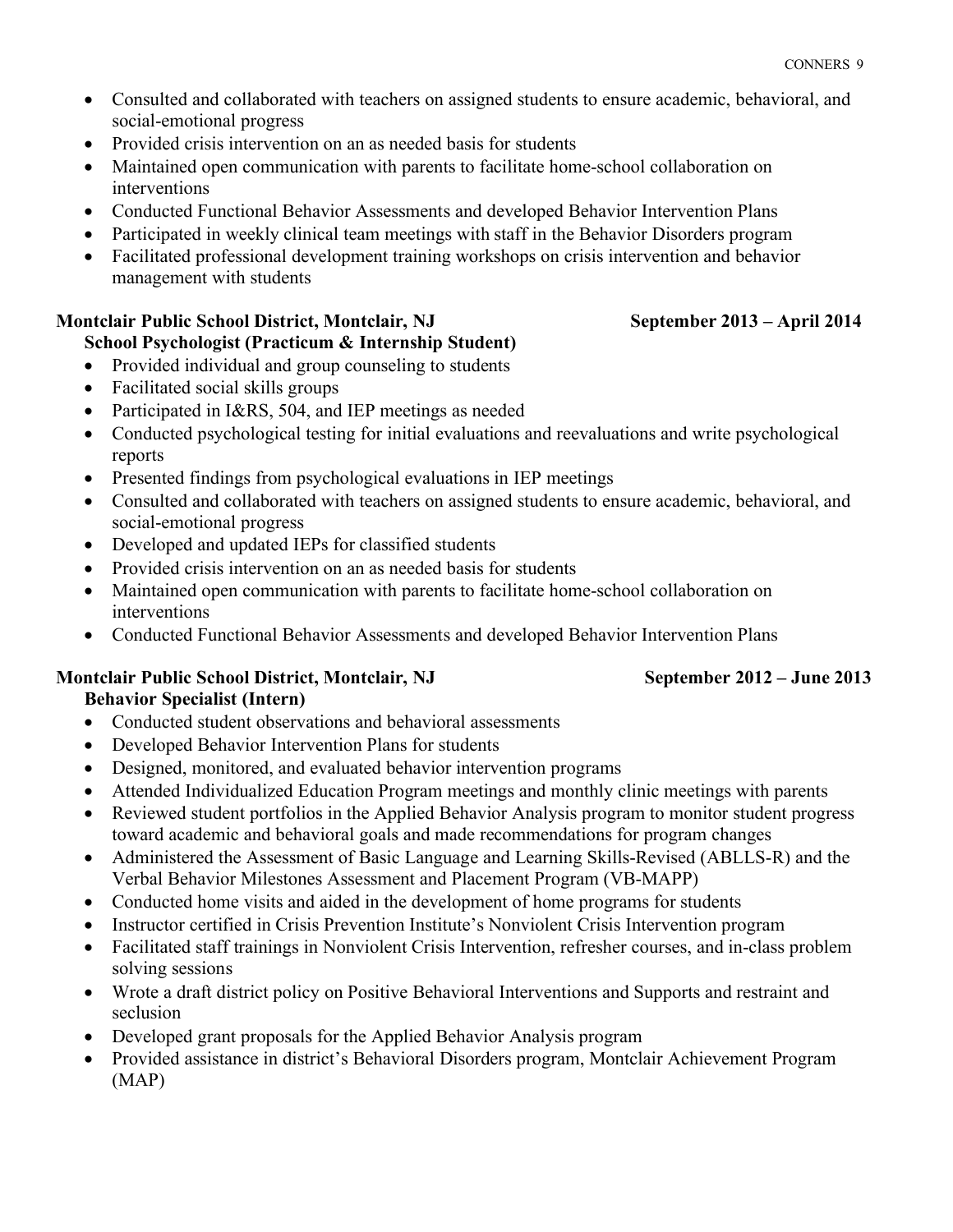# **The Phoenix Center, Nutley, NJ July 2011 – July 2012**

### **Behaviorist**

- Facilitated appropriate behavior management according to the student's Individualized Behavior Plan
- Served on the behavior crisis response team and provide behavioral crisis intervention for students
- Collected, analyzed, and graphed student behavioral data (i.e., frequency; duration; Antecedent, Behavior, Consequence [ABC]; etc.)
- Conducted student observations and behavioral assessments (e.g., Functional Behavior Assessments, Motivational Assessment Scale)
- Developed Behavior Intervention Plans for students and Crisis Response Plans for classrooms
- Attended student meetings for Individualized Education Programs and Behavior Intervention Plans
- Observed implementation of behavior plans and provided oral and written feedback to professional staff
- Reviewed student behavioral incident reports and behavior logs
- Developed policies and procedures regarding crisis management, Positive Behavior Supports, and restraint and seclusion
- Presented behavior crisis response team data at administrative meetings when necessary
- Completed single-subject research on select student cases including student record review, professional literature review, program development and implementation, staff training, and program evaluation
- Attended home visits and provided consultation for home programming
- Assisted in the intake process by behaviorally assessing potential new students

# The Phoenix Center, Nutley, NJ September 2007 – June 2011

# **Instructional Therapeutic Aide/In-Class Behavior Support**

- Facilitated appropriate behavior management according to the student's Individualized Behavior Plan
- Used applied behavior analysis and discrete trial instruction with students
- Worked closely with the behavior team in developing more effective behavioral interventions for students
- Collected, analyzed, and graphed student behavioral data (i.e., frequency; duration; Antecedent, Behavior, Consequence [ABC]; etc.) and academic data
- Wrote daily student behavioral incident reports and behavior logs on assigned students in the class
- Attended student meetings for Individualized Education Plans and Behavior Intervention Plans
- Ran small student group activities under the direction of the classroom teacher
- Co-facilitated play and occupational therapy; observed individual and group therapy sessions
- Certified in Nonviolent Physical Crisis Intervention and received in-house advanced training in emergency floor restraint procedures (i.e., Children's Control Emergency Floor & Team Control Emergency Floor)

# **ASSESSMENTS & TESTS ADMINISTERED**

Asperger Syndrome Diagnostic Scale Assessment of Basic Language and Learning Skills-Revised (ABLLS-R) Assessment of Functional Living Skills (AFLS) Behavior Assessment System for Children-III (BASC-III) Bender Gestalt Test of Visual-Motor Development Children's Apperception Test (CAT)

Conners (3rd edition) Draw-A-Person (DAP) Functional Analysis (FA) Functional Analysis Screening Tool (FAST) Functional Behavior Assessment (FBA) House-Tree-Person (H-T-P) Incomplete Sentences Blank Kaufman Assessment Battery for Children